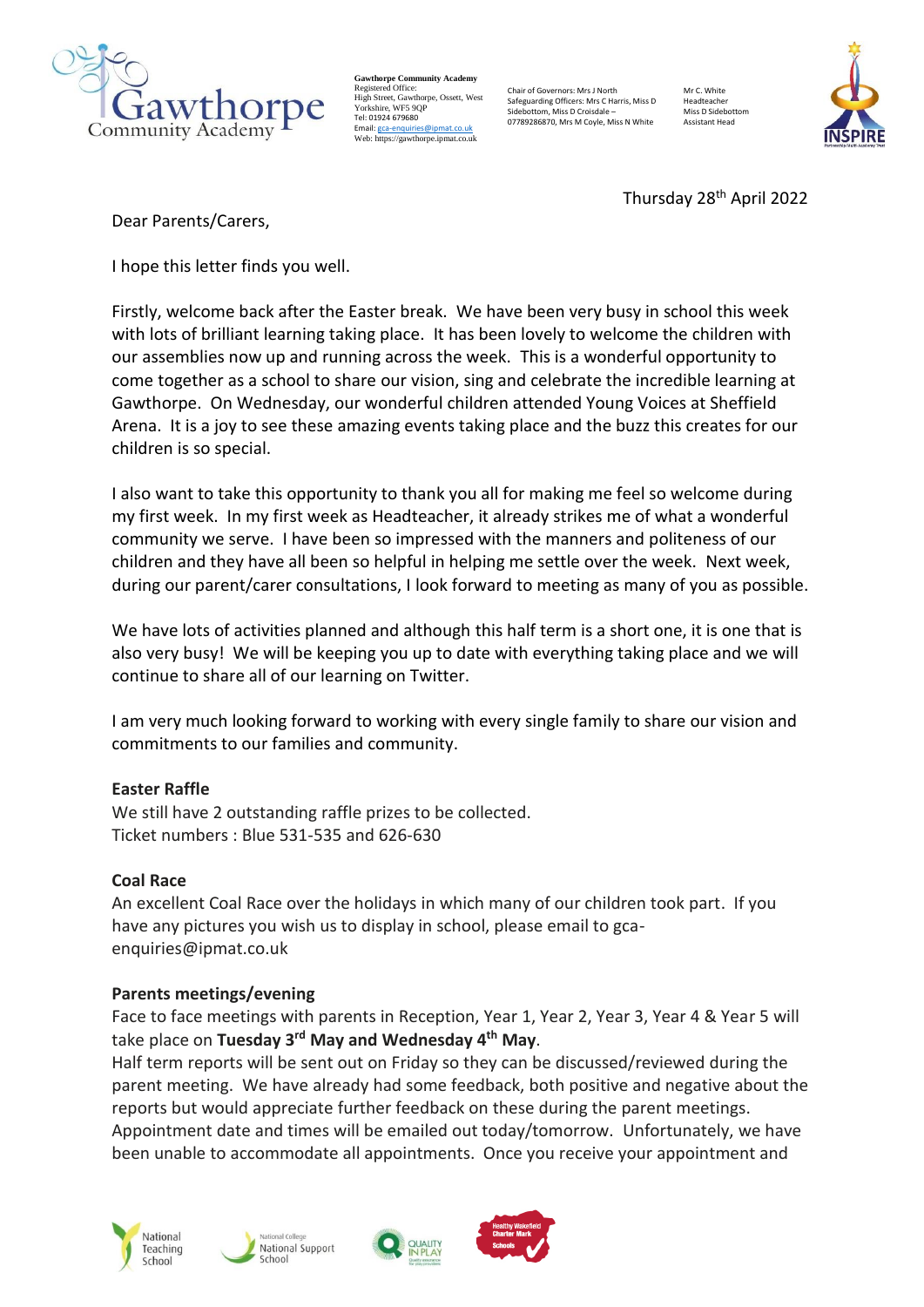

**Gawthorpe Community Academy** Registered Office: High Street, Gawthorpe, Ossett, West Yorkshire, WF5 9QP Tel: 01924 679680 Email[: gca-enquiries@ipmat.co.uk](mailto:gca-enquiries@ipmat.co.uk) Web: https://gawthorpe.ipmat.co.uk

Chair of Governors: Mrs J North Safeguarding Officers: Mrs C Harris, Miss D Sidebottom, Miss D Croisdale – 07789286870, Mrs M Coyle, Miss N White

Mr C. White Headteacher Miss D Sidebottom Assistant Head



you are unable to attend, ring school office and speak to Mrs Spark to re-arrange for another time available.

### **Year 1 Local Area Trip**

On Wednesday 4th May, Year 1 will be walking to Owl Lane Garden Centre. This is to support their new science unit, 'Plants'. These local area trips are agreed to already so no new permission slip is required. All we ask is that the children come to school in appropriate footwear and please ensure they have a coat with them in the event of unpredictable weather. We will leave the school shortly after lunch time and be back with plenty of time for normal collection at 15:10.

#### **Picture News**

Please find attached this week's Picture News poster.  Picture News is a resource used in school to promote discussion around current issues.  Each week there is a homework activity with an image and a question.  We would encourage you to talk about this at home with the children.  There are no right or wrong answers, it is a forum for discussion.   

Mr C. White Miss D. Sidebottom Headteacher Assistant Headteacher







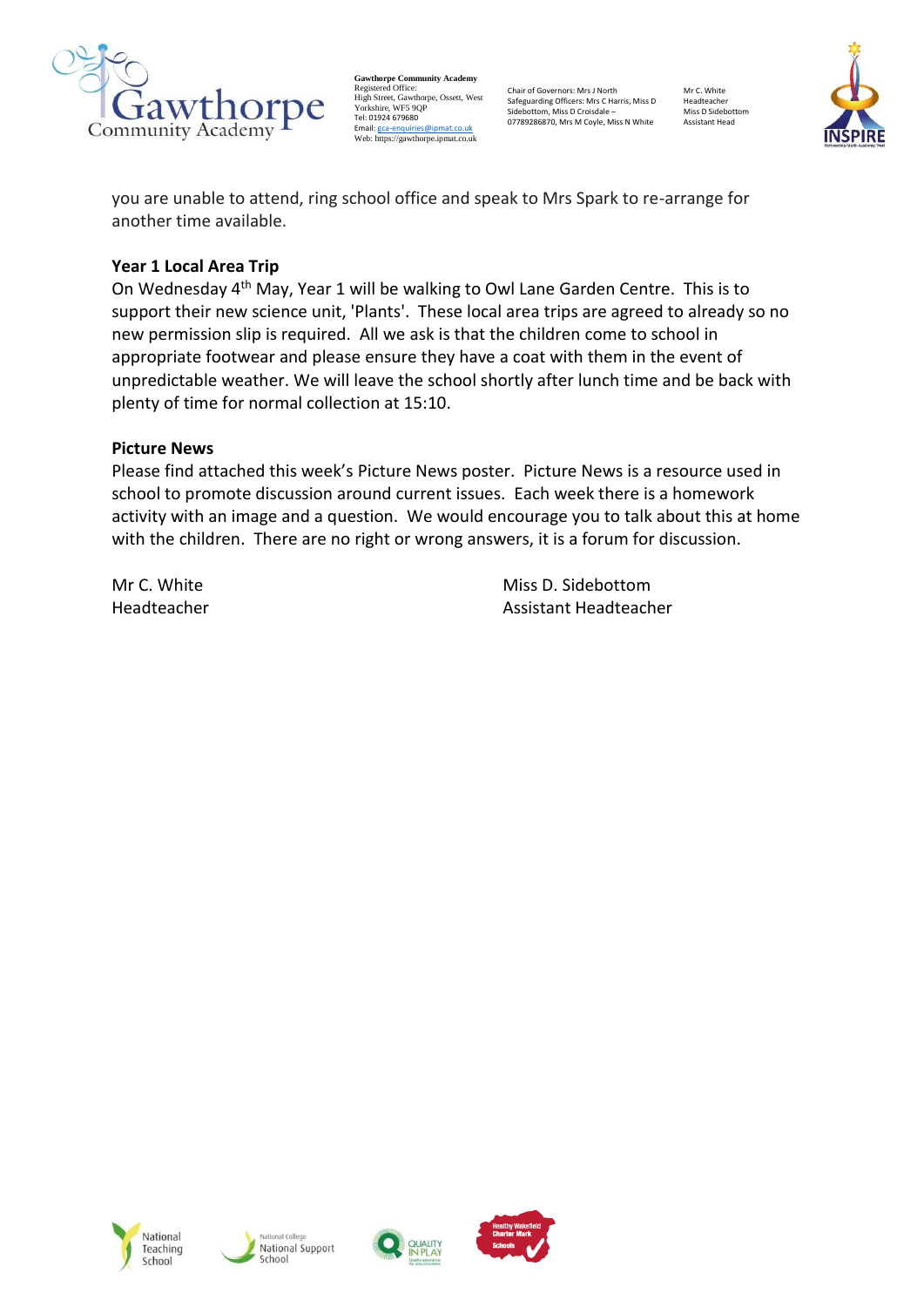

Gawthorpe Community Academy<br>
Righ Street, Gawthorpe, Ossett, West<br>
Yorkshire, WF5 9QP<br>
Tel: 01924 679680<br>
Heil: <u>gca-enquiries@ipmat.co.uk</u><br>
Web: https://gawthorpe.ipmat.co.uk

Chair of Governors: Mrs J North<br>Safeguarding Officers: Mrs C Harris, Miss D<br>Sidebottom, Miss D Croisdale –<br>07789286870, Mrs M Coyle, Miss N White

Mr C. White Headteacher Miss D Sidebottom Assistant Head



|                                                 | <b>Upcoming Diary Dates</b> |                                |
|-------------------------------------------------|-----------------------------|--------------------------------|
| Date                                            | Event                       | Year Group                     |
| Monday 25 <sup>th</sup> April                   | Return to school            | Whole school/Nursery           |
| Monday 2 <sup>nd</sup> May                      | <b>Bank Holiday</b>         | <b>School Closed</b>           |
| Tuesday 3 <sup>rd</sup> May                     | Parent Meetings in school   | Reception, Y1, Y2, Y3, Y4 & Y5 |
| <b>Wednesday 3rd May</b>                        | <b>Local Area Trip</b>      | Year 1                         |
| Wednesday 4 <sup>th</sup> May                   | Parent Meetings in school   | Reception, Y1, Y2, Y3, Y4 & Y5 |
| Thursday 5 <sup>th</sup> May                    | <b>INSET Day</b>            | Nursery/School Closed          |
| Saturday 7 <sup>th</sup> May                    | Maypole Parade              | Year 5 & 6 Maypole dancers     |
| Sunday 8 <sup>th</sup> May                      | <b>Church Service</b>       | Times to be confirmed          |
| Wednesday 11 <sup>th</sup> May<br>$(9-10.30am)$ | Inspire                     | Year 4                         |
| Friday 20 <sup>th</sup> May                     | Break up                    | Nursery/School closed          |
| Monday 6 <sup>th</sup> June                     | Return to school            | Whole school/Nursery           |
| Wednesday 15 <sup>th</sup> June (9-<br>10.30am) | Inspire                     | Year 5                         |